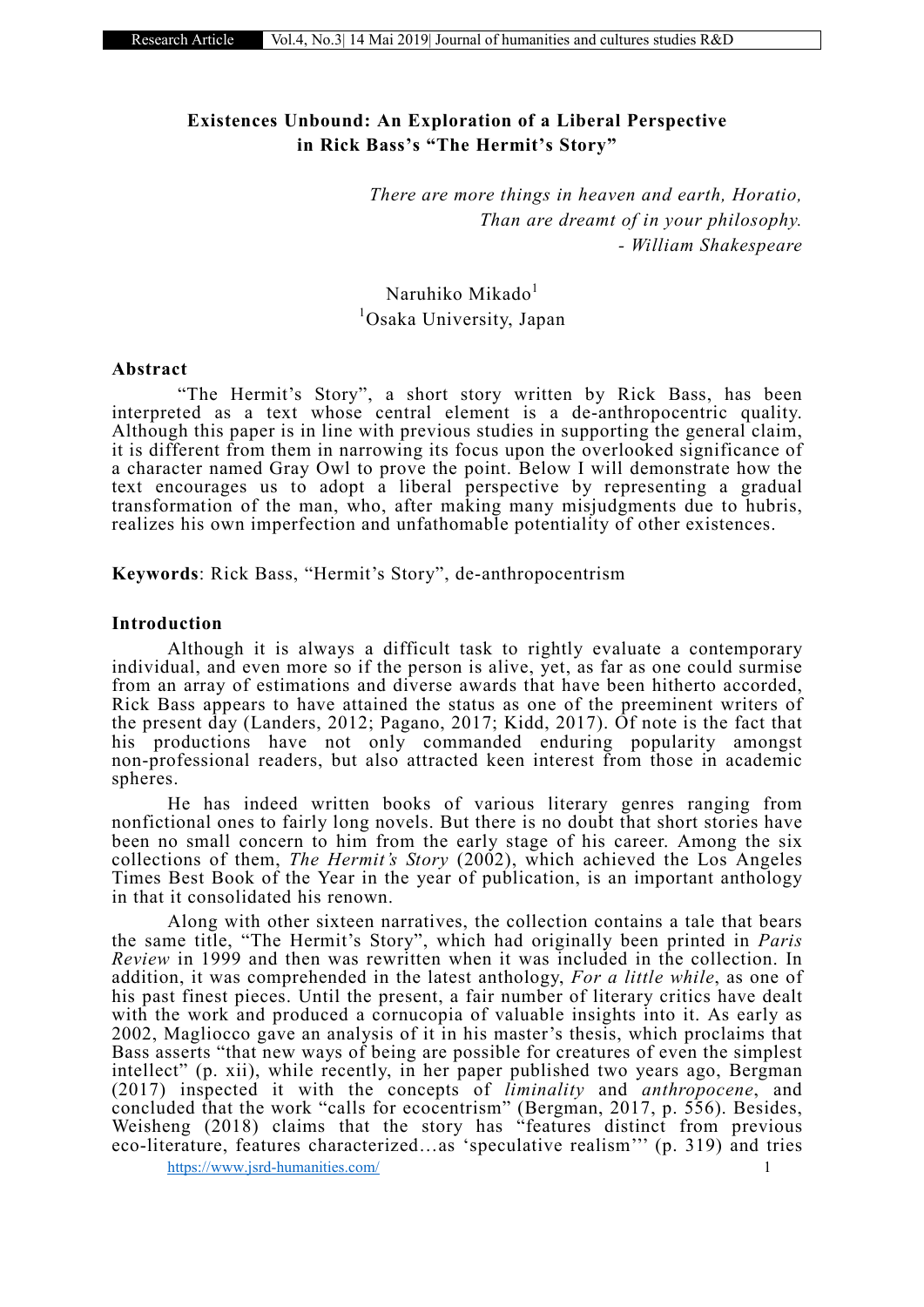"to make the reader forget himself and embrace the breadth of the wilderness and the reality of the natural world" (p. 331). In spite of these studies rich in discernment, though, the text seems in no way able to be fully understood by any one interpretation, nor will it be exhausted by the whole of critical analyses to come.

This paper has an affinity with the studies mentioned above in that it explores one of the unique hallmarks of Bass's oeuvre, i.e. a de-anthropocentric, nature-oriented quality, which urges readers to adopt a liberal worldview. On the other hand, this brief essay differs from them in intently concentrating upon a succession of scenes which represent a man named Gray Owl in order to prove that point; one should heed that there are not a few situations in which the man errs in his assessment of the land of which he is a local; in other words, he is confronted with a run of theretofore dormant, potential properties of the place where he has lived for a long time.

The argument of this essay would go as follows: after this introductory part, the next section will investigate those incidents in which Gray Owl makes a series of miscalculations about his neighborhood, endangering himself and his companions. Thereupon, a meaningful change which happens in the man after those mistakes and a near-death experience will be discussed. In closing, based on the textual evidence, I will conclude with the suggestion that, by implying that it is unable for one to know an object exhaustively, this text encourages readers to realize inexhaustible potentiality of other existences and thus to adopt a more liberal perspective to see the world wherein innumerable beings coexist.

#### Gray Owl's Miscalculations and Transformation

Beginning with three poetical paragraphs each of which is composed of just one sentence, this vignette soon reveals itself to be a frame story. That is, this tale is retold by the narrator who heard those unusual experiences which a female dog-trainer called Ann had undergone in the past. Albeit this narrative structure is another issue to be scrutinized,<sup>1</sup> it will not be treated here to avoid making the argument too intricate.

\*\*\*

Ann, a dog-trainer, is hired by a man named Gray Owl to train his six German short-haired pointers. After coaching the dogs for six months, she successfully makes them well primed for a field trial, and decides to do the text with Gray Owl in his neighborhood of Saskatchewan, which is located in the southwest of Canada, so as both to make a final check on the dogs and to teach the owner how to make the most of their talents. In the vast field wearing already its wintry garments, Ann and Gray Owl commence a one-week field trial to confirm the dogs' proficiency as gun dogs. No doubt that it is Gray Owl who works as the guide in the district, while it must be Ann who chiefly examines the expertise of the hounds. With detailed descriptions of a snowy landscape, the probation actually progresses with few hitches until the last day.

On the day, it is "almost whiteout" (Bass, 2018, p. 167), namely, visibility there is reduced drastically due to a dense blizzard; an object a few yards away may not be recognized when it is most vicious; as could be understood easily, it is a climatic phenomenon which is so dangerous that it is recommended not to go outside then. Despite the unwished condition, Ann and Gray Owl continue the trial further. It would not be wide of the mark to assume that Ann does not postpone finishing it for one or two days because she has not a little confidence in Gray Owl's knowledge about the terrain which he should have accumulated over the years and has attested for the previous six days in navigating the party there. That she jokes that she'd like to find the next customer in a warmer area may be

https://www.jsrd-humanities.com/ 2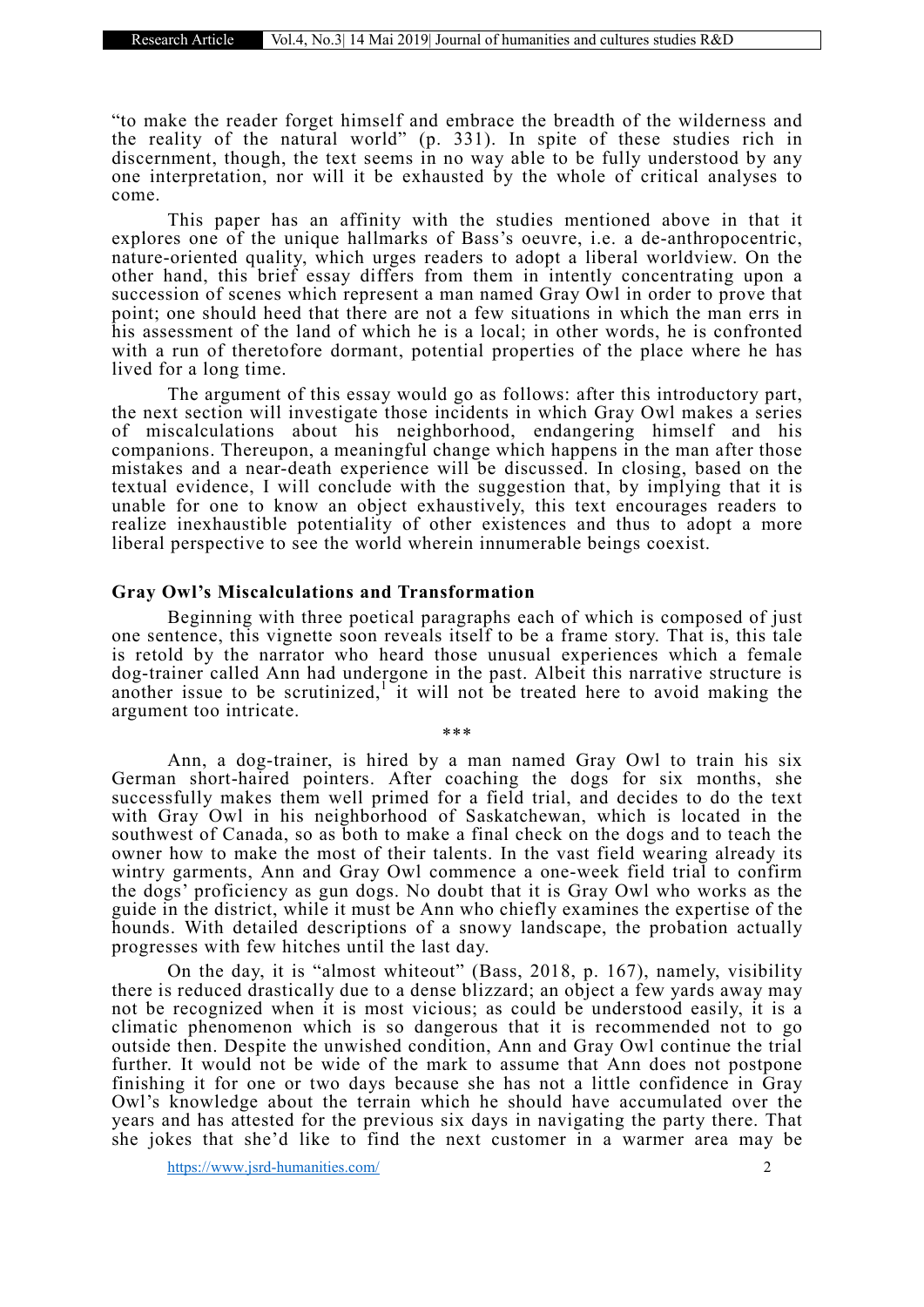regarded as one example expressing her trust in him. In such a generally congenial air, readers may be surprised that it is shortly revealed that "they [are] lost" (p. 167), by the very mouth of the local man.

Still, he does not display a crumb of uneasiness, saying reassuringly with a smile, "No matter, the storm would clear in a day or two" (p. 167), though there is no description which explains Ann's opinion about the statement. With the dusk closing in and the temperature sinking with the pitiless north wind, the circumstances are becoming more and more unfavorable for the company. Gray Owl's credence to his conversance in the territory whose inhabitant he has been, however, never falters for it, enunciating with certitude, "No question about which way south is, so we'll turn around and walk south for three hours" (p. 167). Even if he says, "[I]f we don't find a road, we'll make camp" (p. 167), he should have an entire conviction that he and other members will be on the right track before long.

Unfortunately, things would not develop according to his optimistic expectation. They not only fall into a more uncomfortable plight, but also discover that they would have misread even the rough direction:

After an hour of increasing discomfort—Ann's and Gray Owl's hands and feet numb, and ice beginning to form on the dogs' paws, so that the dogs were having to high-step—they came in day's last light to the edge of a wide clearing: a terrain that was remarkable and soothing for its lack of hills. It was a frozen lake, which meant—said Gray Owl—*they had drifted west (or perhaps east)* by as much as ten miles. (Bass, 2018, pp. 167-168)

Few should doubt that losing sensation in any physical part would lead to a fatal consequence in such a severe climate; moreover, the passage intimates that the party would have traversed mountainous tracts through the snowstorm, which should have demanded much exertion of the dogs and humans alike. What makes their tense state more critical is that Gray Owl, the man who should be most clued up about the region, is by no means certain even about the rough direction (east or west) that they have taken. Bearing these things in mind, some readers may conceive a doubt whether they really have progressed southward.

With the confidence in his own acquaintance with the features of the land having been shattered, Gray Owl is now made acutely aware of its tremendous potentiality that has been fallow but never dead. As Ann reports, then he "looked tired and old and guilty, as would any host who had caused his guest some unasked-for inconvenience" (Bass, 2018, p. 168); yet, probably hindered by the proud consciousness that he, having passed his life there for many a long day, should know the country best, Gray Owl is not able to verbalize his apologetic feeling toward Ann and the dogs as yet.

It is natural that such an awkward incident would prod the man to be reflective upon his established framework to see the world as well as to compensate for his mistake. Perhaps out of a wish both to make atonement for the predicament which his vain miscalculations have brought about and to have some time and space to be alone, he "walked to the edge of the lake ice and kicked at it with his foot, hoping to find fresh water beneath for the dogs" (Bass, 2018, p. 168), whereupon an unforeseeable event befalls him. Gray Owl, a local man of Saskatchewan who is painfully mindful of his hubris and limitations, vanishes into a lake, under its silver surface:

He kicked at the sheet of ice, the vast plate of it, with his heel, then disappeared below the ice. Ann wanted to believe that she had blinked and lost sight of him…but it had been too fast, too total: she knew that the lake had swallowed him. (Bass, 2018, p. 168)

Not unexpectedly, Ann becomes disconcerted to a great degree. That is not only because of the idea that the fellow man would be dead in a little while, but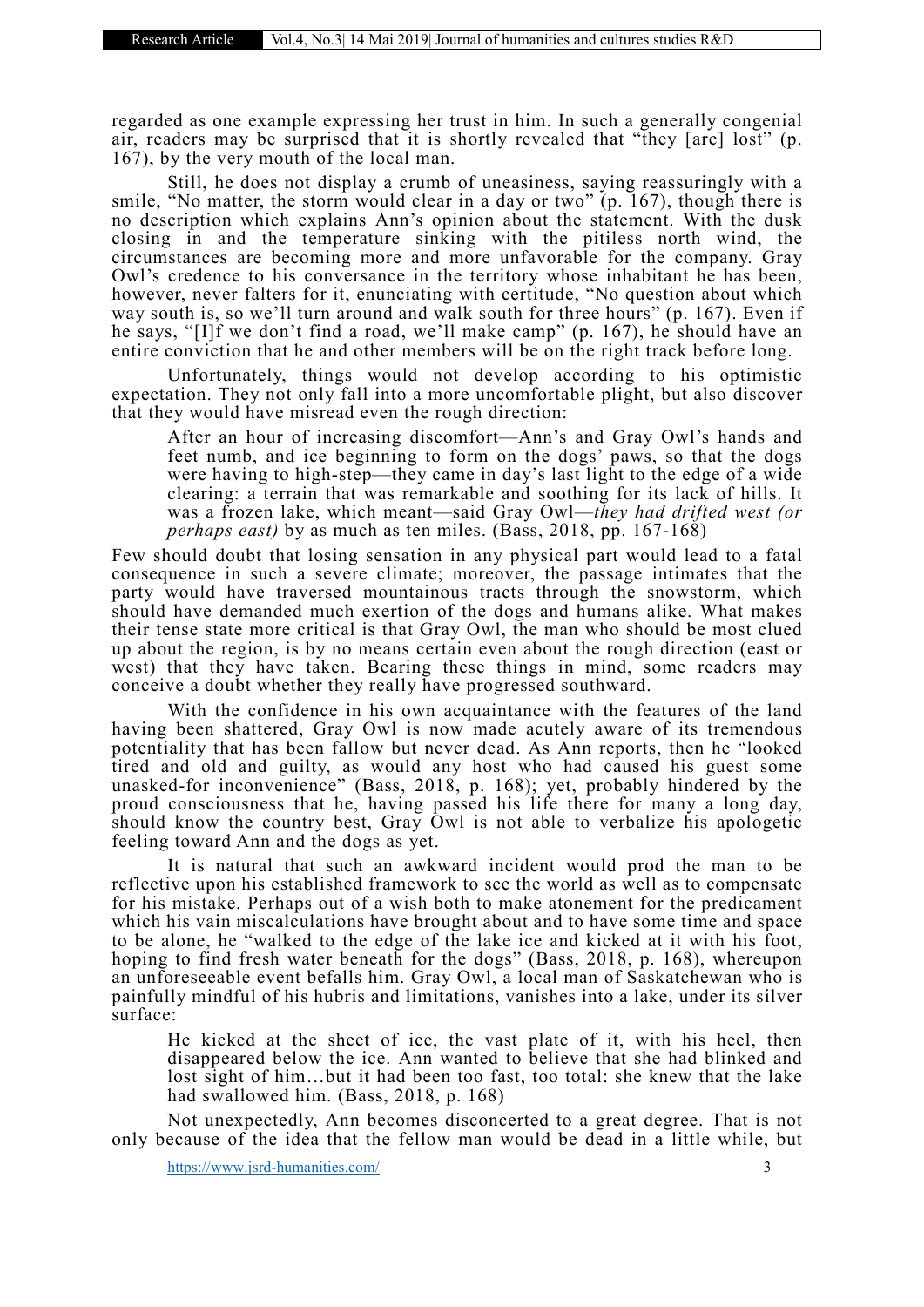also because of the chilly perception that he is swallowed with the backpack containing many items for an emergency such as a tent and food, without which she and the dogs would perish by and by. With a couple of succeeding paragraphs, the text narrows its focus upon Ann, portraying her discomfiture, an agonizing anxiety for the dogs, and attempt to retrieve him and the bag. But she and readers are to be again astonished by the text, with Gray Owl, in a sense, coming back to life from, or rather *in* the nether world:

Ann eased out onto the ice. She followed the tracks until she came to the jagged hole in the ice through which Gray Owl had plunged….

She got down on all fours and crept closer to the hole. It was right at dusk. She peered down into the hole and dimly saw Gray Owl standing down there, waving his arms at her. He did not appear to be swimming. Slowly, she took one glove off and eased her bare hand into the hole. She could find no water, and, tentatively, she reached deeper.

Gray Owl's hand found hers and he pulled her down in. Ice broke as she fell, but he caught her in his arms…. There was no water at all, and it was warm beneath the ice. (Bass, 2018, p. 169)

Soon after the entrance into the underworld, she hears from (revived) Gray Owl that it is not scarce, if not frequent, for one to encounter that phenomenon there during the cold season, and how it is produced. Readers ought to note the answer which he gives to her question posed after the explanation of the natural marvel. "Did you know it would be like this?" asks she, and he simply says, "No…. I was looking for water. I just got lucky" (Bass, 2018, p. 169)

Given its concision and the fact that Ann is to be foregrounded and Gray Owl will recede into the background in subsequent passages of the text, it is admittedly understandable that the significance of this exchange has been overlooked. Yet, the import becomes palpable when it is compared with the representations of Gray Owl that we have heretofore examined; in lieu of neither assuming himself to be knowledgeable about the region, nor uttering an irresponsible declaration (like the prediction that they have strayed *eastward or westward*), here he acknowledges with no hesitation the fact that his survival is not thanks to his skill or knowledge; he plainly attributes his remaining alive to just having been "lucky".

In order to make sense of a part of the transformation after a near-death experience, one could acquire a profound insight from a discussion of Martin Heidegger. Arguably one of those people who most philosophically mused on existence, he speculated as to and theorized about life and death with peculiarly shrewd discernment.

Extremely simply put, Heidegger posits that although humans ordinarily evade facing their mortality, the sole way for them to grasp their authentic self is to square up to the inevitability of death; with the sincere recognition that they must die, they would be free, and able not to be obsessed with what they have gained, be it political clout, academic fame, or an immense fortune; as a result of forfeiting a tenacious clinging to life, they would neither distort nor exploit another being to achieve their own purpose—i.e. by embracing the mortality, a being would accept all forms of other existences in the world as ontologically equal beings (Heidegger, 1927/1962, pp. 279-341).

The impact which Gray Owl would have received from his near-death experience seems similar to that which a being would be given upon realizing the universal mortality of every existence. Just when the frozen surface of the lake collapses under his feet, he must come up against his own imminent death, with a kaleidoscope of memories passing through his mind. Nonetheless, he survives, finding himself to be in a space into which one would never pass usually. it would

https://www.jsrd-humanities.com/ 4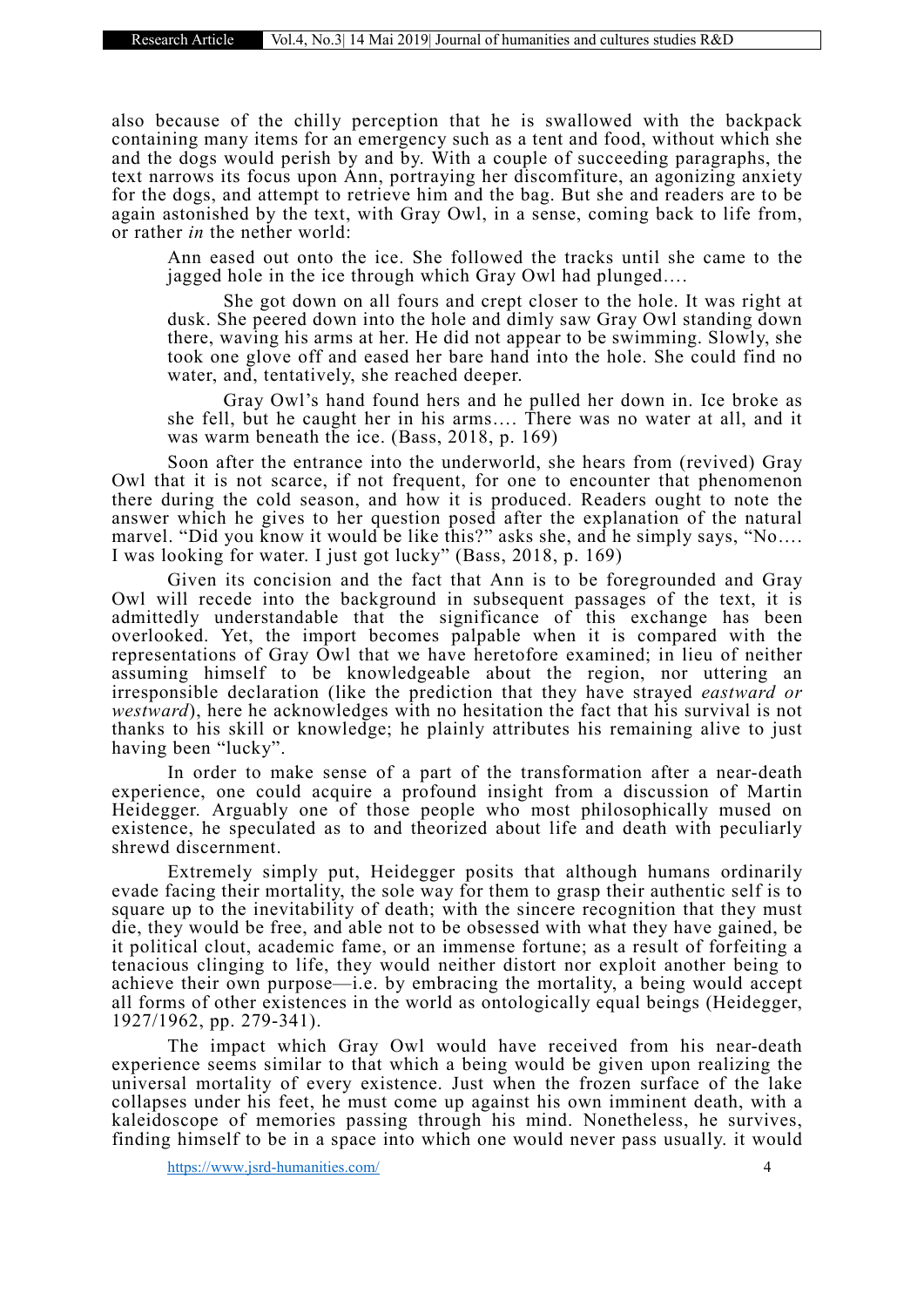not be illogical to conjecture that he ruminates over many things in that situation, including his awful misjudgments that have begotten their current quandary, and that he comes upon a realization that he is merely an ordinary being amongst countless others—that every one of the other existences always retains something hidden, is unable to be exhausted, and always exhibits one profile after another, as the land with which he has assumed himself to be familiar repeatedly betrays his predictions and preconceptions.

As I mentioned, after the other members of the party have entered into the underground space, the text would hardly spotlight Gray Owl, featuring principally Ann, while incorporating the man into one of *them* of the company. But the less presence of him, or his merger with other companions indicates that the turn would have actually occurred in him. Having perceived his own imperfection, the man abstains from flattering himself to be an expert of the region. Instead thereof, readers would see the sundry beings become one single, solid party in order to return to their home. Sometimes humans take the lead, "pushing on from one fire to the next, carrying their tiny torches, while at other times the dogs hew a path, with Ann and Gray Owl following them "closely with their torches" (Bass, 2018, p. 173). The most memorable scene is when they come upon the road, but do not know which direction to take:

Gray Owl, Ann, and the dogs headed south for half a day until they reached the snow-scoured road on which they'd parked. The road looked different, Ann said, buried beneath snowdrifts, and they didn't know whether to turn east or west. *The dogs chose west, and Gray Owl and Ann followed them* [emphasis added]. Two hours later they were back at their truck, and that night they were back at Gray Owl's cabin; by the next night Ann was home again. (Bass, 2018, p. 175)

Gray Owl, well conscious of the superiority of the dogs' perspicacity in the situation, does not intrude himself, and places a total trust into their abilities, which might not be visible, but should exist with inestimable potentiality. That pays off, and all of them successfully arrive home.

### Conclusion

As I pointed out previously, those passages which represent Gray Owl in the text are not plentiful. But it does not mean that they could be discounted, and I hope that the discussion above will be illustrative of it. Gray Owl, though having considered himself to be au courant with the properties of his neighborhood, commits a chain of mistakes there, puts the whole company in jeopardy, but cannot admit his liability easily; thereupon, he undergoes a near-death experience, which reshapes him to the extent that he can accept his own arrant fallibility.

Then, what could a reader scoop up from the modification in the mind of Gray Owl after the blunders? If one evaluates oneself metacognitively, she/he would discover that many of the daily faults originate from that assumption which is similar to that of Gray Owl. As Horkheimer and Adorno pithily admonished decades ago, we modern humans tend to look on another existence as a usable instrument to serve our objective, equating *the function for us* with its essence (1944/2002). In reading this text, readers would be induced to weigh up whether they naively view others in that way. Although I do not deem the text to be reducible to any one construal, one possible reading would be that, by letting us appreciate that other existences surrounding us should indeed possess untold, latent qualities, the text, if gently, exhorts us to take on a liberal perspective within the republic of beings.

References